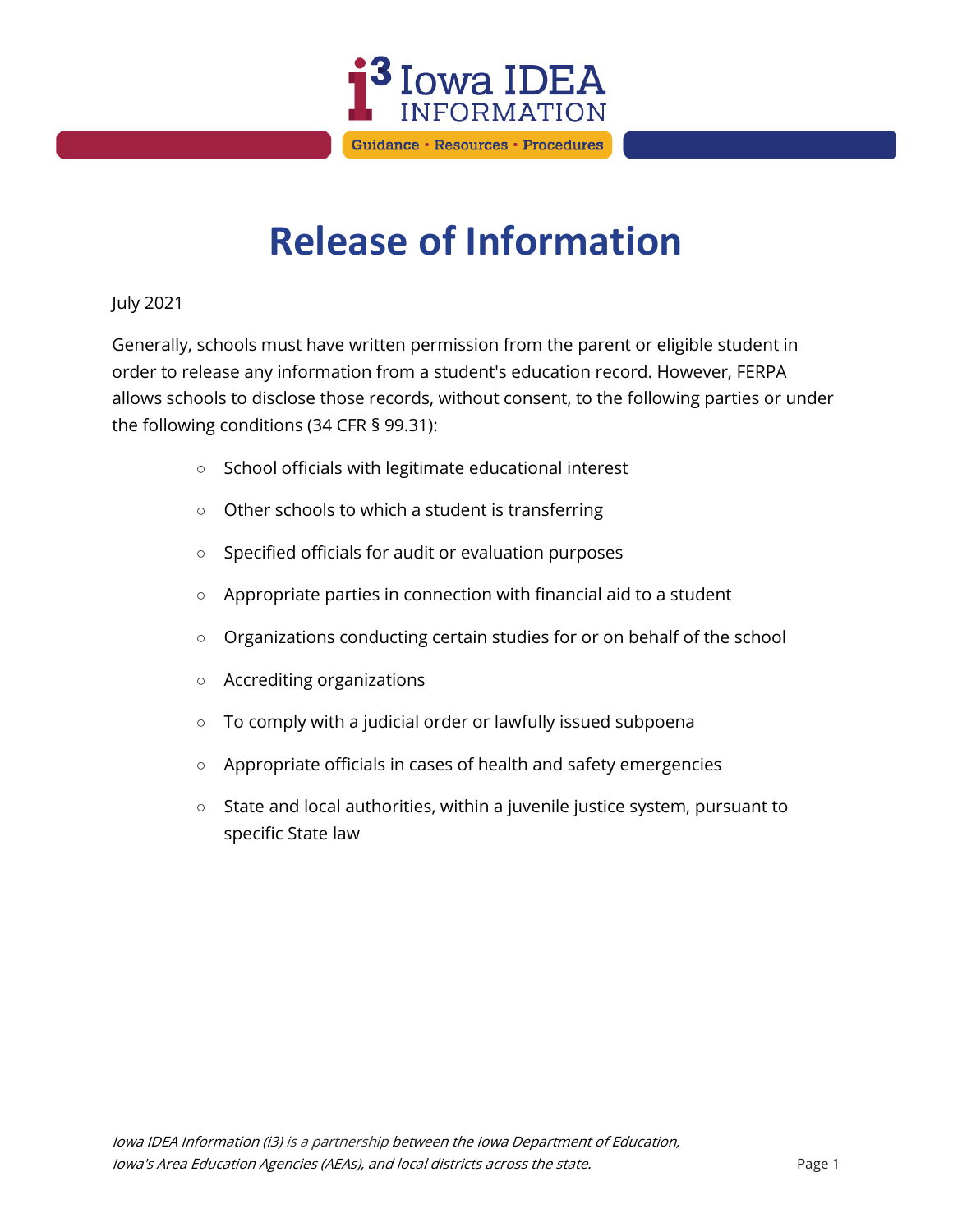| <b>Additional Examples</b>                                                                                                                                                                      | <b>Expectation</b>                                                                                                                                                                                                                                                           |
|-------------------------------------------------------------------------------------------------------------------------------------------------------------------------------------------------|------------------------------------------------------------------------------------------------------------------------------------------------------------------------------------------------------------------------------------------------------------------------------|
| 1. Department of Health and Human Services<br>caseworker would like to discuss educational<br>needs of a learner.                                                                               | Area Education Agency (AEA) staff are able to<br>share educational information with the<br>Department of Health and Human Services case<br>manager without a signed Release of Information.                                                                                  |
| 2. AEA staff would like to obtain educational<br>information from a Department of Health and<br>Human Services caseworker (parental rights<br>status, foster status, location of parent, etc.). | The Department of Health and Human Services is<br>able to share information (parental rights status,<br>foster status, location of parent, etc.) with AEAs<br>without a signed Release of Information. Specific<br>case information may be confidential and not<br>released. |
| 3. Supplemental Security Insurance (SSI)<br>worker calls and would like to discuss<br>educational needs of a learner with an AEA<br>staff person.                                               | AEA staff should request a copy of the signed SSI<br>release prior to sharing information.                                                                                                                                                                                   |
| 4. Supplemental Security Insurance (SSI) has<br>requested student records from AEA<br>personnel.                                                                                                | AEA staff should request a copy of the signed SSI<br>release prior to sharing information.                                                                                                                                                                                   |
| 5. Iowa Vocational Rehabilitation Services<br>(IVRS).                                                                                                                                           | Parental consent is not needed for the initial<br>meeting between the learner and IVRS staff or<br>any related initial follow-up meetings.                                                                                                                                   |
|                                                                                                                                                                                                 | Written and parental consent is needed for<br>completion of the Pre-ETS Agreement and the<br>IVRS application for students under the age of 18<br>and can be obtained after the initial meeting.                                                                             |
|                                                                                                                                                                                                 | All school personnel, including school nurses,<br>shall share educational information of learners<br>with disabilities, including electronic access to<br>IEPs, when appropriate and necessary for IVRS<br>services. This shall include referrals to IVRS.                   |